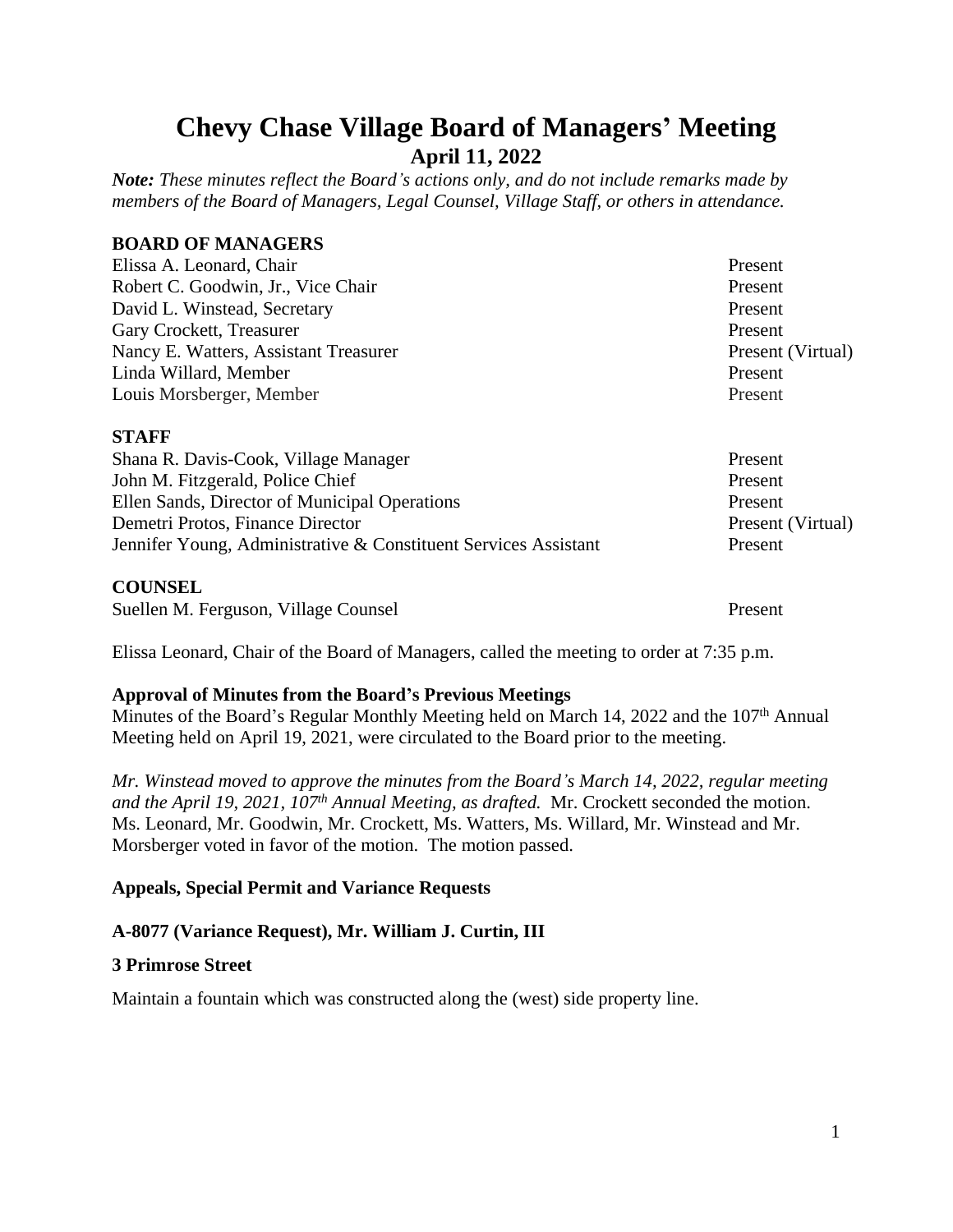*The Applicant requested that the case be continued to allow him to work with staff to see how the structure may be brought into compliance with the Building Code.*

# **A-8076 (Special Permit Request), Mr. Ali Fardshisheh and Ms. Erin Nicole Fardshisheh Trustees of the Ali Reza Fardshisheh Living Trust and the Erin Nicole Fardshisheh Living Trust**

#### **111 Newlands Street**

Replace the existing circular driveway with a new driveway, which would measure a maximum of forty and one-tenths (40.1) feet in width on private property.

*The Applicant requested that the case be continued pending submission of the complete design and stormwater management plans for the proposed main dwelling and other site improvements.*

#### **Treasurer's Report**

The Treasurer's Report was circulated to the Board and posted to the Village website prior to the meeting. *No action was taken by the Board***.**

# **Public Hearing: Draft Budget for the Fiscal Year Beginning July 1, 2022 (FY2023)**

*There were no comments from meeting participants.*

#### **Matters for Board Discussion, Consideration, and Possible Action**

**Maryland Department of Transportation's Connecticut Avenue Needs Analysis.** A report, including notice of a Community Meeting regarding the Needs Analysis, was distributed to Board Members and posted to the Village website prior to the meeting.

*The Board provided its support to send a letter of concern to Congressman Jamie Raskin regarding the effects from the closure of Beach Drive on local traffic, and requesting that the scope of the National Park Service's traffic analysis include Chevy Chase Village.*

# **Contract Authorization Request**

 Tree Maintenance (first and second of two one-year extension options): *The Davey Tree Expert Company.*

*Mr. Morsberger moved to authorize the Village Manager to execute a letter exercising the first and second of two one-year contract extensions with The Davey Tree Expert Company for tree maintenance services.* Ms. Willard seconded the motion. Ms. Leonard, Mr. Goodwin, Mr.